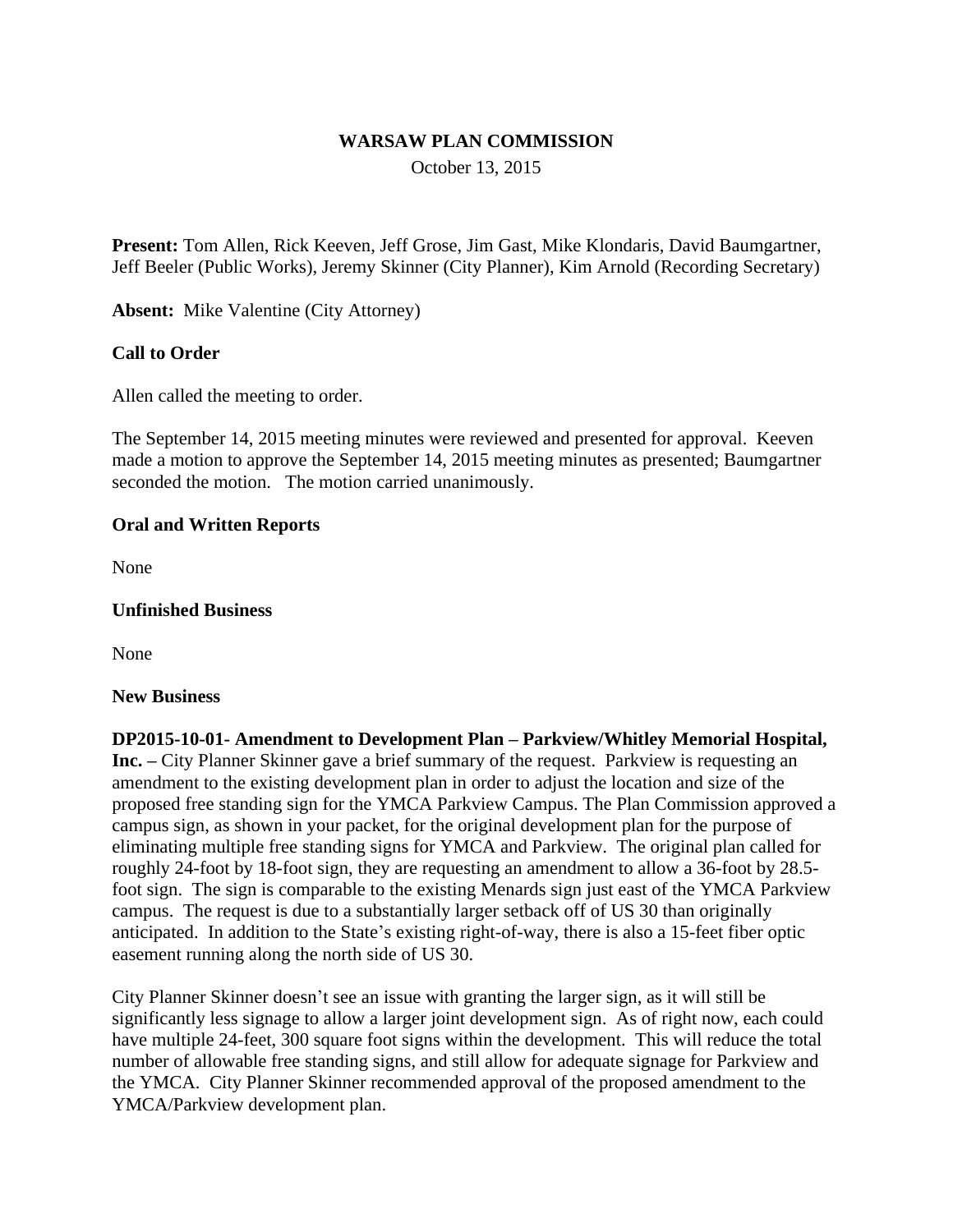Allen opened the meeting to any person wishing to speak in favor or against the petition.

Pete Mallers, of Beers Mallers Backs & Salin, LLP came forward as the representative for Parkview to explain the request. Commission members asked questions of Mr. Mallers. Discussion followed.

Allen closed the meeting to any person wishing to speak in favor of the request and opened it to any person wishing to speak in opposition of the request.

Candace Townsend, resident of Silver Fox did not wish to speak in opposition but had questions for Mr. Mallers. She inquired as to the distance of the sign from US 30 and the distance from the actual construction area for the building. City Planner Skinner was able to answer her question and Commission member Jeff Grose was able to show her an aerial layout of the plans from his packet.

Allen closed the meeting to the public. Discussion followed among Commission members and Mr. Mallers. Motion was made by Klondaris to approve DP2015-10-01, amendment to Development Plan, Parkview Warsaw/Whitley Memorial Hospital. Keeven seconded the motion. The motion passed unanimously.

**Amendment to Comprehensive Plan-** City Planner Skinner turned the meeting over to Assistant Planner Dombrosky. He explained the need for a change in the language of a section of the Comprehensive Plan. Commonwealth, from Wisconsin, is applying for a grant from the IHCDA, in hopes of using it to repurpose the existing Little Crow building into market rate housing. The change in language could assist them with the grant application. The changes in language apply to affordable housing and will not change the Comprehensive Plan in any way. Discussion among members and Dombrosky followed. A recommendation to forward the changes to the Common Council for approval is required of the Plan Commission. Keeven made a motion to forward the changes to the Common Council for adoption. Gast seconded the motion. The motion carried unanimously.

**Height Restriction Industrial Zoning-** For informational purposes only City Planner Skinner and Assistant Planner Dombrosky pointed out, per our current zoning restrictions, industrial areas have the same height restriction as an area zoned residential, which is 35 ft. Skinner will be working on getting some options for changes to be made and bring them to the Plan Commission, hopefully next month.

# **Adjourn-**

With no further business to come before the Commission, motion was made by Keeven to adjourn the meeting. Grose seconded the motion. The motion carried unanimously.